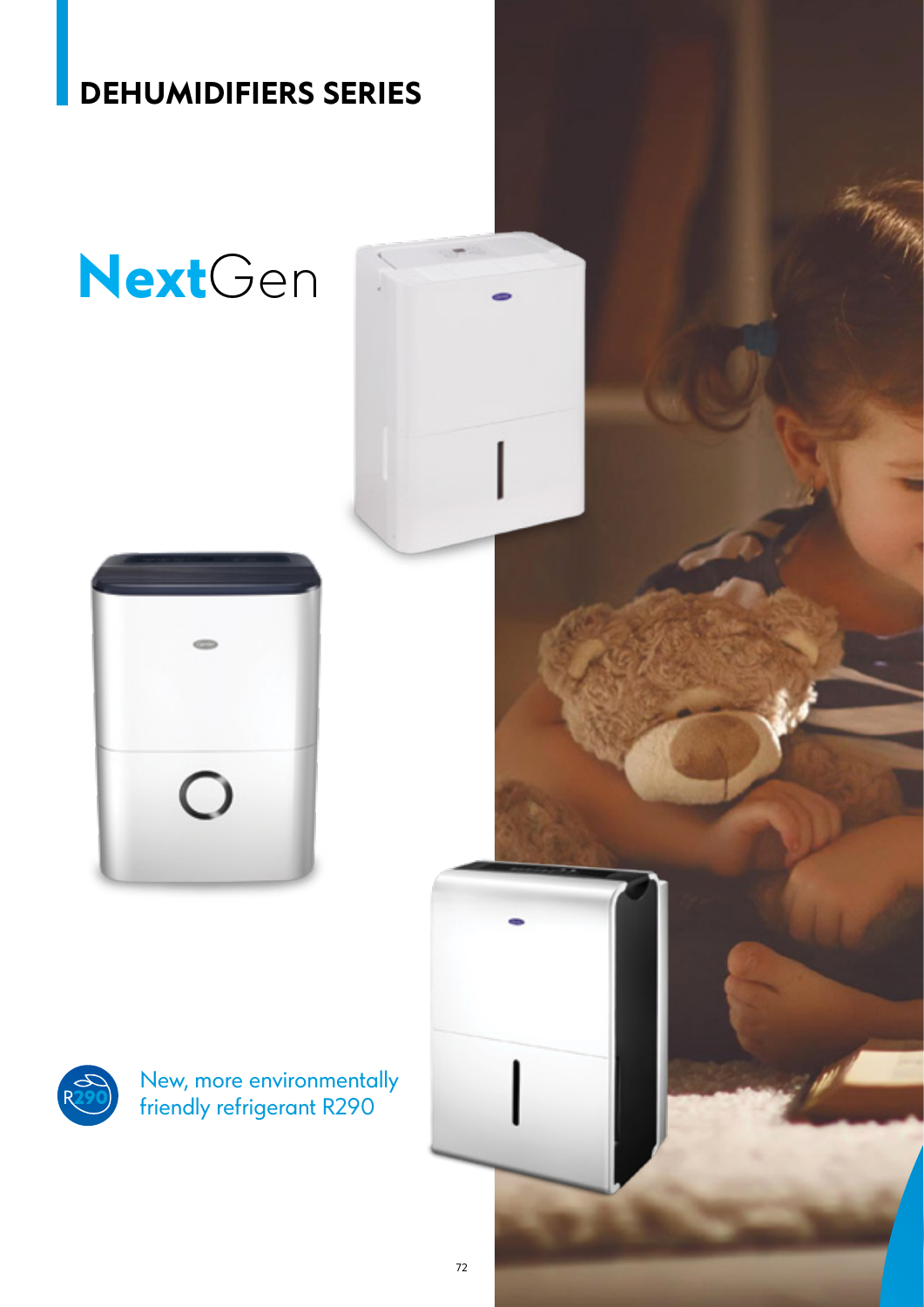**Enhance your comfort, enjoy a cleaner and healthier atmosphere**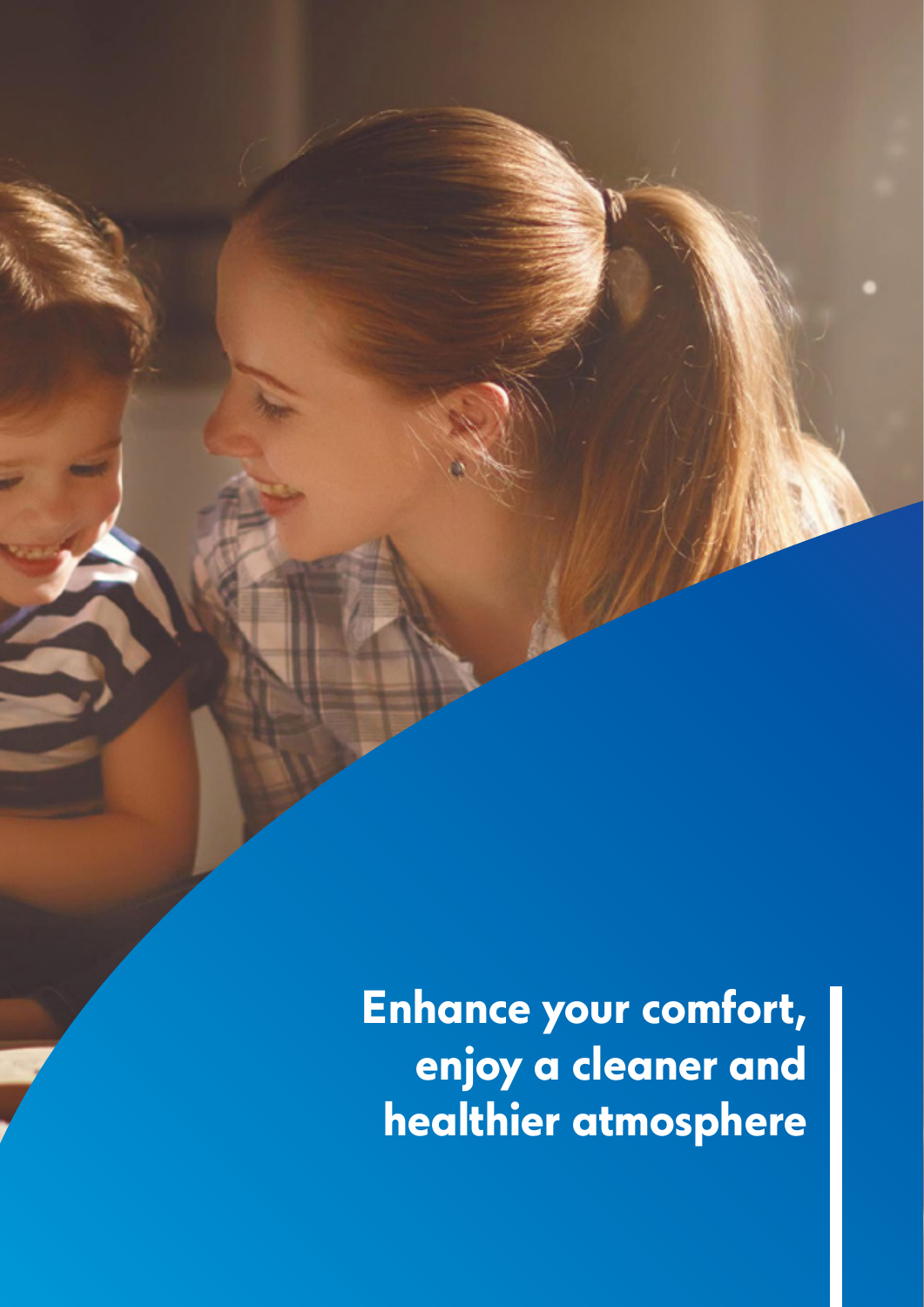## **DEHUMIDIFIERS SERIES Next**Gen

#### **FEATURES**

#### **NEW REFRIGERANT R290**

More environmentally friendly.

#### **PRE-FILTERS**

Capture and remove large particles, dust and hairs of pets floating in the air.

**HEPA FILTER:** (High Effciency Particulate Air) *for models 16 & 20 lt*

Highly efficient at containing solid pollutants and airborne particles such as dust, pollen and other atmospheric pollutants. It collects and traps even the very small particles, ensuring a cleaner and healthier atmosphere for you and your loved ones.



#### **AUTOMATIC RESTART**

Keeping the previous settings after a power failure.

#### **AUTOMATIC DEFROST**

Ice evaporator protection system.



#### **OVERFLOW PROTECTION**

When the condensate tank is full, the dehumidifier will automatically switch off.



#### **ILLUMINATED INTERACTIVE DISPLAY**

For easy operation and digital display of key functions.



#### **LARGE RELATIVE HUMIDITY ADJUSTMENT RANGE** (% RH)

From 35% to 85%, ensuring ideal conditions no matter how small or big the dehumidification need of the area is.



#### **WI-FI ACTIVATED** *(for models 16, 20, 30 & 50 lt)*

With built-in Wi-Fi Stick, the user can operate the device remotely via the Internet. To use this feature the user must install our mobile app, which is freely available for iOS and Android.